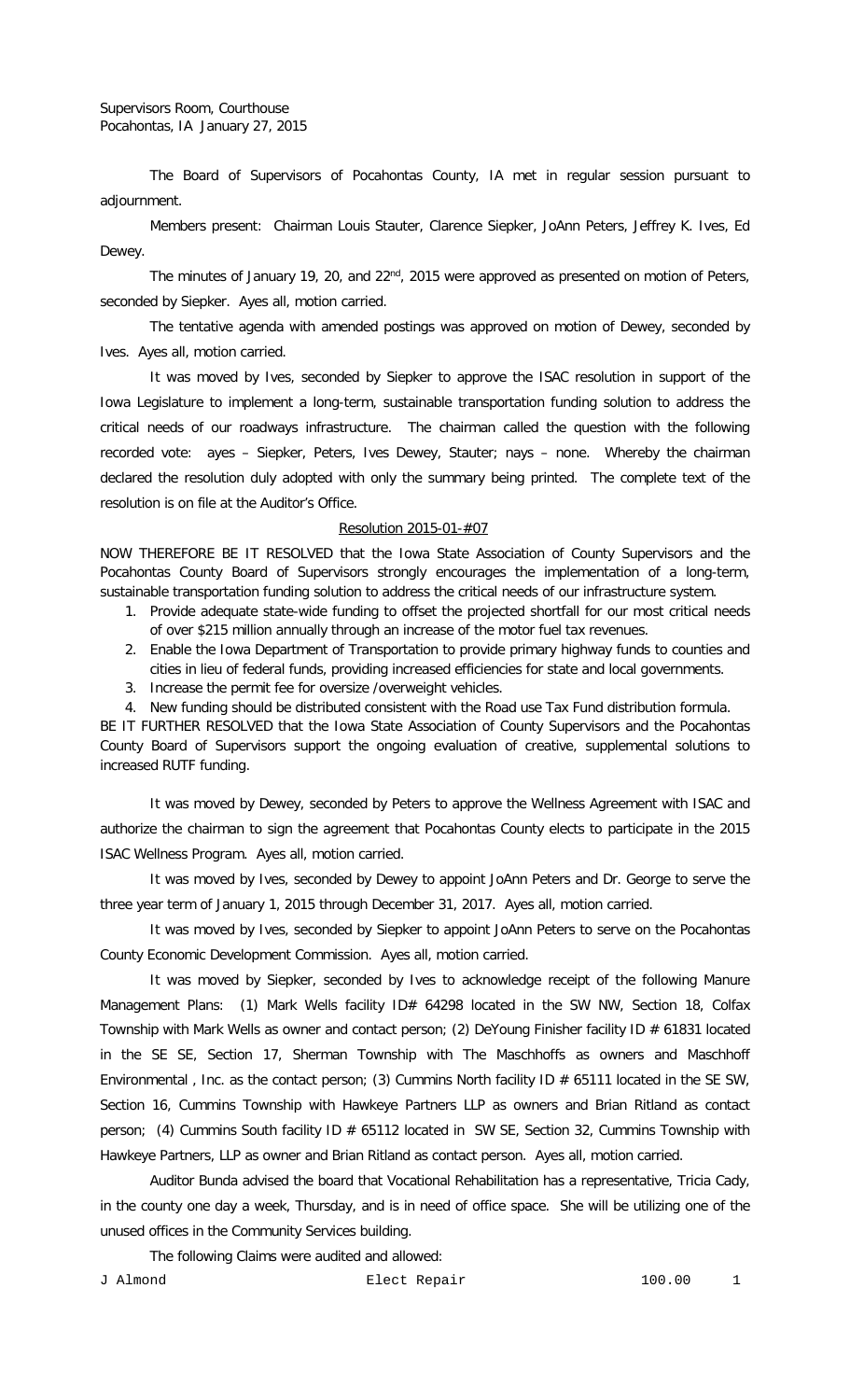| A & M Laundry      | Supplies           | 66.86    | $\mathbf 1$    |
|--------------------|--------------------|----------|----------------|
|                    |                    |          |                |
| AT&T               | Phone              | 168.30   | $\overline{3}$ |
| Adv Systems        | Copier Main Ex     | 62.78    | $1\,$          |
| Alexander, Pat     | Cell Phone Nov 14  | 25.00    | $\mathbf 1$    |
| Alexander Law      | Legal Serv.        | 600.00   | $\mathbf{1}$   |
| Alliant Energy     | Utilities          | 314.55   | $1\,$          |
| APCO               | Dues/Training      | 92.00    | $\mathbf{1}$   |
| St of IA Auditor   | Co Audits          | 2080.55  | $\mathbf{1}$   |
|                    |                    |          |                |
| Client             | Services           | 54.50    | $\mathbf{1}$   |
| Ashley Bennett     | Mileage/Meeting Ex | 485.29   | $\mathbf{1}$   |
| Black Hills Energy | Gas                | 3367.08  | 3              |
| J Bunda            | Mileage            | 46.50    | $\mathbf{1}$   |
| Margene Bunda      | Postage            | 47.19    | $1\,$          |
|                    |                    |          | $\mathbf{1}$   |
| Campbell Supply    | Parts              | 129.29   |                |
| Carpenter Uniform  | Uniforms           | 851.35   | 3              |
| Citizens           | Self-Funding Ins.  | 25000.00 | $\mathbf{1}$   |
| S Cash             | Mileage            | 89.50    | $\mathbf{1}$   |
| CID                | Supplies           | 321.60   | $\overline{a}$ |
| CenturyLink        | Phone              | 3112.78  | 14             |
|                    |                    |          |                |
| CenturyLink        | Repair             | 200.00   | $\mathbf{1}$   |
| Cintas             | Supplies           | 70.40    | $\mathbf{1}$   |
| Don Cirks          | Supplies           | 144.44   | $\mathbf{1}$   |
| J Conlin           | Mileage            | 390.50   | $\mathbf{1}$   |
| CJ Cooper & Assoc. | Annual Fee         | 140.00   | $1\,$          |
| 0 Cressler         | Mileage/Travel Ex  | 240.07   | $\overline{a}$ |
|                    |                    |          |                |
| B Dahl             | Cell Phone         | 25.00    | $\mathbf{1}$   |
| Des Moines Stamp   | Stamps/Sup         | 67.00    | $\mathbf{1}$   |
| EMC                | Lights             | 164.64   | $\mathbf{1}$   |
| Farm & Home        | Supplies           | 334.43   | 3              |
| D Ferguson         | Cell Phone         | 25.00    | $\mathbf{1}$   |
|                    |                    |          |                |
| Force America      | Parts              | 414.04   | $1\,$          |
| Genesis            | Janitorial         | 750.00   | $1\,$          |
| K Hoffman          | Mileage            | 51.00    | 3              |
| HyVee AR           | Medical            | 47.49    | $\mathbf{1}$   |
| I-State Truck      | Supplies           | 32.33    | $\mathbf{1}$   |
| IA DOT             | TTCP course        | 250.00   | $\mathbf{1}$   |
|                    |                    |          |                |
| IA Lakes Elec.     | Utilities          | 6543.24  | 3              |
| IPHA               | Dues               | 100.00   | $1\,$          |
| ISAC               | Training           | 965.00   | 8              |
| R Jergens          | Mileage            | 109.41   | $\mathbf{1}$   |
| F Kelly            | Mileage            | 17.00    | $\mathbf{1}$   |
| <b>B</b> Larsen    | Travel Ex          |          |                |
|                    |                    | 8.55     | $\mathbf 1$    |
| Laurens Sun        | Publications       | 301.23   | $\mathbf 1$    |
| Machine Shop       | Services           | 1389.41  | $\overline{a}$ |
| Mangold Environ    | Water Tests        | 141.75   | $\mathbf{1}$   |
| Martin Marietta    | Rdstone            | 5853.39  | $\mathbf{1}$   |
| Mediacom           | Internet           |          | $1\,$          |
|                    |                    | 189.95   |                |
| Messenger          | Publication        | 18.00    | $1\,$          |
| MidAmeri Energy    | Utilities          | 141.12   | $1\,$          |
| M Myers            | Waqes              | 72.00    | $\mathbf{1}$   |
| Neopost            | Postage            | 75.00    | $1\,$          |
| Next Gen Tech      | Comp Main          | 36.72    | $1\,$          |
|                    |                    |          |                |
| Northwest Comm     | Internet           | 1545.50  | $\overline{6}$ |
| NW IA Youth Emerg  | Shelter Ser        | 4050.00  | $\mathbf{1}$   |
| R Nystrom          | Mileage            | 30.00    | 3              |
| Office Elements    | Supplies           | 249.33   | 3              |
| Olson Electric     | Elect Repair       | 529.85   | $1\,$          |
| Owen/King          | SIR                | 247.50   | $1\,$          |
|                    |                    |          |                |
| Corinne Peterson   | Meeting Ex         | 11.96    | $1\,$          |
| PJ Greufe          | Services           | 1500.00  | $1\,$          |
| Po Co Home Care    | Services           | 8207.00  | $\overline{3}$ |
| Po Co Sec Rd       | Fuel/Repairs       | 7516.28  | 5              |
| POC Network        | Billing Ser        | 174.00   | $\mathbf{1}$   |
|                    |                    |          |                |
| Poca Comm Hospital | Servicesv          | 443.18   | $1\,$          |
| Poca Manor         | Prisoner Meals     | 2075.00  | $\mathbf{1}$   |
| Poca Off Supply    | Supplies           | 14.99    | $1\,$          |
| Poca Postmaster    | Postage            | 266.00   | 3              |
| Pocahontas St Bank | Rent/Fees          | 200.00   | $\mathbf 1$    |
| Pro Co-Op          | Supp/Servcs        | 123.07   | $1\,$          |
|                    |                    |          |                |
| Quilting on Main   | Dry Cleaning       | 24.65    | $1\,$          |
| RB Lumber          | Supplies           | 666.75   | $1\,$          |
| Racom Corp         | Sup/Repairs        | 707.30   | $\mathbf{1}$   |
| Record Dem         | Publications       | 301.23   | $\mathbf{1}$   |
| Rees Truck         | Parts              | 289.64   | $\mathbf 1$    |
| Region V HAZMAT    | Contribution       | 1827.50  | $\mathbf 1$    |
|                    |                    |          |                |
| Reserve Acct       | Postage            | 42.87    | $\mathbf{1}$   |
|                    |                    |          |                |